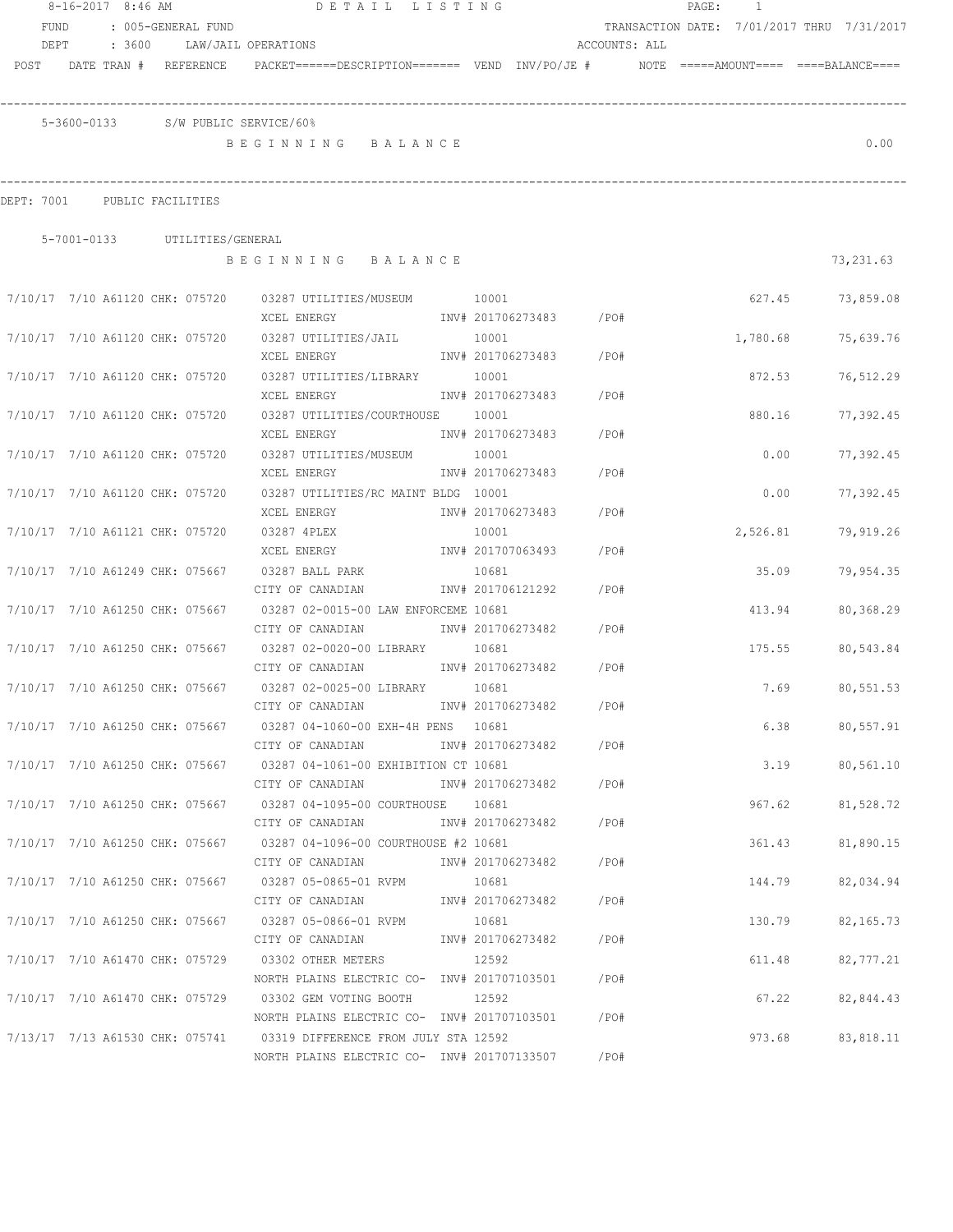|      | $8-16-2017$ 8:46 AM             |                    | DETAIL LISTING                                                                                    |                            |                        |               | PAGE:                        | 2        |                                            |
|------|---------------------------------|--------------------|---------------------------------------------------------------------------------------------------|----------------------------|------------------------|---------------|------------------------------|----------|--------------------------------------------|
| FUND |                                 | : 005-GENERAL FUND |                                                                                                   |                            |                        |               |                              |          | TRANSACTION DATE: 7/01/2017 THRU 7/31/2017 |
| DEPT | : 7001                          | PUBLIC FACILITIES  |                                                                                                   |                            |                        | ACCOUNTS: ALL |                              |          |                                            |
|      | POST DATE TRAN # REFERENCE      |                    | PACKET======DESCRIPTION========  VEND  INV/PO/JE #         NOTE  =====AMOUNT====  ====BALANCE==== |                            |                        |               |                              |          |                                            |
|      |                                 |                    |                                                                                                   |                            |                        |               |                              |          |                                            |
|      | 7/17/17 7/17 A61543 CHK: 075753 |                    | 03323 040-001-1415-01-LIBRARY 13824                                                               |                            |                        |               |                              | 24.52    | 83,842.63                                  |
|      |                                 |                    | WEST TEXAS GAS, INC                                                                               | INV# 201707173509          |                        | /PO#          |                              |          |                                            |
|      | 7/17/17 7/17 A61543 CHK: 075753 |                    | 03323 040-001-4000-01 EX CENTE 13824                                                              |                            |                        |               |                              | 36.25    | 83,878.88                                  |
|      |                                 |                    | WEST TEXAS GAS, INC                                                                               | INV# 201707173509          |                        | $/$ PO#       |                              |          |                                            |
|      | 7/17/17 7/17 A61543 CHK: 075753 |                    |                                                                                                   |                            |                        |               |                              | 22.29    | 83,901.17                                  |
|      |                                 |                    | WEST TEXAS GAS, INC                                                                               | INV# 201707173509          |                        | /PO#          |                              |          |                                            |
|      | 7/17/17 7/17 A61543 CHK: 075753 |                    | 03323 040-001-5815-01-BALLPARK 13824                                                              |                            |                        |               |                              | 46.29    | 83,947.46                                  |
|      |                                 |                    | WEST TEXAS GAS, INC                                                                               | INV# 201707173509          |                        | /PO#          |                              |          |                                            |
|      | 7/17/17 7/17 A61543 CHK: 075753 |                    | 03323 040-001-5810-01-PAVILION 13824                                                              |                            |                        |               |                              | 22.29    | 83,969.75                                  |
|      |                                 |                    | WEST TEXAS GAS, INC MONTH 201707173509                                                            |                            |                        | /PO#          |                              |          |                                            |
|      | 7/17/17 7/17 A61543 CHK: 075753 |                    | 03323 040-001-1405-01 COURTHOU 13824                                                              |                            |                        |               |                              | 41.27    | 84,011.02                                  |
|      |                                 |                    | WEST TEXAS GAS, INC METALL 201707173509                                                           |                            |                        | /PO#          |                              |          |                                            |
|      | 7/17/17 7/17 A61543 CHK: 075753 |                    | 03323 040-013-0045-00 CFD MAIN 13824                                                              |                            |                        |               |                              | 33.46    | 84,044.48                                  |
|      |                                 |                    | WEST TEXAS GAS, INC MONTH 201707173509                                                            |                            |                        | /PO#          |                              |          |                                            |
|      |                                 |                    | 7/31/17  7/31  A61646  CHK:  075837   03337  UTILITIES/MUSEUM                                     | 10001                      |                        |               |                              | 874.39   | 84, 918.87                                 |
|      |                                 |                    | XCEL ENERGY                                                                                       |                            | INV# 201707253517      | /PO#          |                              |          |                                            |
|      |                                 |                    | 7/31/17  7/31  A61646  CHK:  075837   03337  UTILITIES/JAIL                                       | 10001                      |                        |               |                              | 2,332.13 | 87,251.00                                  |
|      |                                 |                    | XCEL ENERGY                                                                                       |                            | INV# 201707253517      | /PO#          |                              |          |                                            |
|      | 7/31/17 7/31 A61646 CHK: 075837 |                    | 03337 UTILITIES/LIBRARY                                                                           | 10001                      |                        |               |                              | 1,182.11 | 88, 433.11                                 |
|      |                                 |                    | XCEL ENERGY                                                                                       | INV# 201707253517          |                        | $/$ PO#       |                              |          |                                            |
|      |                                 |                    |                                                                                                   |                            |                        |               |                              |          |                                            |
|      | 7/31/17 7/31 A61646 CHK: 075837 |                    | 03337 UTILITIES/COURTHOUSE                                                                        | 10001<br>INV# 201707253517 |                        | /PO#          |                              | 1,209.78 | 89,642.89                                  |
|      |                                 |                    | XCEL ENERGY                                                                                       |                            |                        |               |                              |          |                                            |
|      | 7/31/17 7/31 A61646 CHK: 075837 |                    | 03337 UTILITIES/MUSEUM                                                                            | 10001                      |                        |               |                              | 0.00     | 89,642.89                                  |
|      |                                 |                    | XCEL ENERGY                                                                                       | INV# 201707253517          |                        | /PO#          |                              |          |                                            |
|      | 7/31/17 7/31 A61646 CHK: 075837 |                    | 03337 UTILITIES/RC MAINT BLDG 10001                                                               |                            |                        |               |                              | 0.00     | 89,642.89                                  |
|      |                                 |                    | XCEL ENERGY                                                                                       | INV# 201707253517          |                        | /PO#          |                              |          |                                            |
|      | 7/31/17 7/31 A61649 CHK: 075788 |                    | 03337 INTERNET                                                                                    | 10220                      |                        |               |                              | 52.47    | 89,695.36                                  |
|      |                                 |                    | AT&T                                                                                              | INV# 201707273521          |                        | /PO#          |                              |          |                                            |
|      | 7/31/17 7/31 A61661 CHK: 075799 |                    | 03337 BALLPARK                                                                                    | 10681                      |                        |               |                              | 213.73   | 89,909.09                                  |
|      |                                 |                    | CITY OF CANADIAN                                                                                  | INV# 201707071365          |                        | /PO#          |                              |          |                                            |
|      | 7/31/17 7/31 A61664 CHK: 075799 |                    | 03337 02-0015-00 LAW ENFORCEME 10681                                                              |                            |                        |               |                              | 337.04   | 90,246.13                                  |
|      |                                 |                    | CITY OF CANADIAN                                                                                  | INV# 201707273523          |                        | /PO#          |                              |          |                                            |
|      |                                 |                    | 7/31/17  7/31  A61664  CHK:  075799   03337  02-0020-00  LIBRARY                                  | 10681                      |                        |               |                              | 183.24   | 90,429.37                                  |
|      |                                 |                    | CITY OF CANADIAN                                                                                  |                            | INV# 201707273523 /PO# |               |                              |          |                                            |
|      |                                 |                    | 7/31/17 7/31 A61664 CHK: 075799 03337 02-0025-00 LIBRARY 10681                                    |                            |                        |               |                              | 15.38    | 90,444.75                                  |
|      |                                 |                    | CITY OF CANADIAN                                                                                  |                            | INV# 201707273523      | /PO#          |                              |          |                                            |
|      |                                 |                    | 7/31/17 7/31 A61664 CHK: 075799 03337 04-1060-00 EXH-4H PENS 10681                                |                            |                        |               |                              | 12.76    | 90,457.51                                  |
|      |                                 |                    | CITY OF CANADIAN                                                                                  | INV# 201707273523          |                        | /PO#          |                              |          |                                            |
|      |                                 |                    | 7/31/17 7/31 A61664 CHK: 075799 03337 04-1061-00 EXHIBITION CT 10681                              |                            |                        |               |                              | 3.19     | 90,460.70                                  |
|      |                                 |                    | CITY OF CANADIAN                                                                                  | INV# 201707273523          |                        | /PO#          |                              |          |                                            |
|      |                                 |                    | 7/31/17 7/31 A61664 CHK: 075799 03337 04-1095-00 COURTHOUSE 10681                                 |                            |                        |               |                              | 98.65    | 90,559.35                                  |
|      |                                 |                    | CITY OF CANADIAN                                                                                  |                            | INV# 201707273523 /PO# |               |                              |          |                                            |
|      |                                 |                    | 7/31/17 7/31 A61664 CHK: 075799 03337 04-1096-00 COURTHOUSE #2 10681                              |                            |                        |               |                              | 584.44   | 91,143.79                                  |
|      |                                 |                    | CITY OF CANADIAN                                                                                  | INV# 201707273523          |                        | /PO#          |                              |          |                                            |
|      |                                 |                    | 7/31/17  7/31  A61664  CHK:  075799   03337  05-0865-01   RVPM                                    | 10681                      |                        |               |                              | 237.07   | 91,380.86                                  |
|      |                                 |                    | CITY OF CANADIAN                                                                                  |                            | INV# 201707273523 /PO# |               |                              |          |                                            |
|      |                                 |                    | 7/31/17 7/31 A61664 CHK: 075799 03337 05-0866-01 RVPM                                             | 10681                      |                        |               |                              | 232.87   | 91,613.73                                  |
|      |                                 |                    | CITY OF CANADIAN                                                                                  |                            | INV# 201707273523 /PO# |               |                              |          |                                            |
|      |                                 |                    | =============  JULY ACTIVITY<br>DB:                                                               |                            |                        |               | 18,382.10 CR: 0.00 18,382.10 |          |                                            |
|      |                                 |                    |                                                                                                   |                            |                        |               |                              |          |                                            |
|      |                                 |                    | $\equiv$ ============ ACCOUNT TOTAL<br>DB:                                                        | 18,382.10 CR:              |                        | 0.00          |                              |          |                                            |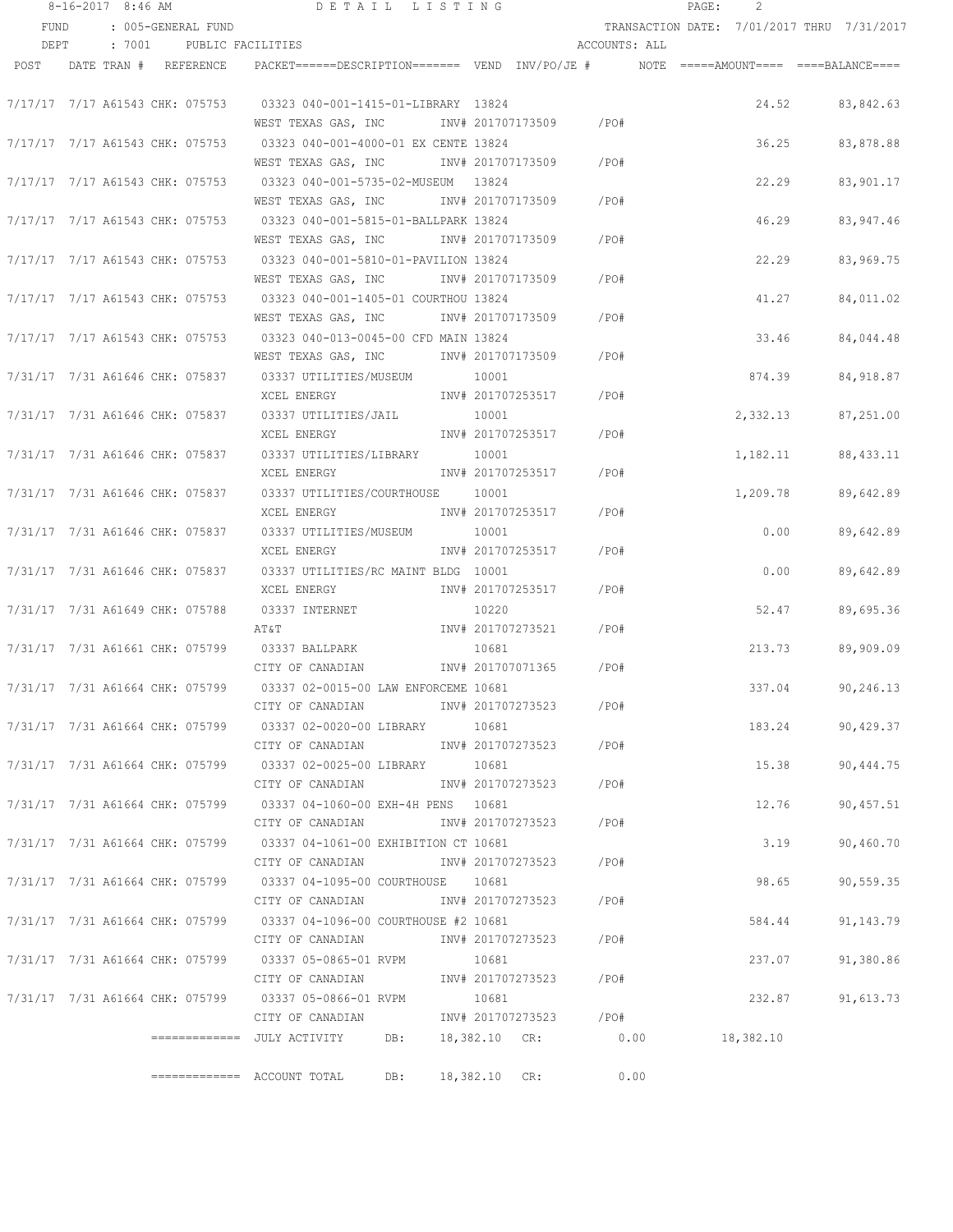|                    | 8-16-2017 8:46 AM |                              | DETAIL LISTING                                                                                                  |     |                        |           |               |      | PAGE: 3 |                                            |
|--------------------|-------------------|------------------------------|-----------------------------------------------------------------------------------------------------------------|-----|------------------------|-----------|---------------|------|---------|--------------------------------------------|
|                    |                   | FUND : 005-GENERAL FUND      |                                                                                                                 |     |                        |           |               |      |         | TRANSACTION DATE: 7/01/2017 THRU 7/31/2017 |
|                    |                   | DEPT : 7016 CEMETERY         |                                                                                                                 |     |                        |           | ACCOUNTS: ALL |      |         |                                            |
|                    |                   |                              | POST DATE TRAN # REFERENCE PACKET======DESCRIPTION======= VEND INV/PO/JE # NOTE =====AMOUNT==== ====BALANCE==== |     |                        |           |               |      |         |                                            |
|                    |                   |                              |                                                                                                                 |     |                        |           |               |      |         |                                            |
|                    |                   |                              |                                                                                                                 |     |                        |           |               |      |         |                                            |
|                    |                   | 5-7016-0133 UTILITIES        |                                                                                                                 |     |                        |           |               |      |         |                                            |
|                    |                   |                              | BEGINNING BALANCE                                                                                               |     |                        |           |               |      |         | 89.38                                      |
|                    |                   |                              |                                                                                                                 |     |                        |           |               |      |         | 10.19 99.57                                |
|                    |                   |                              | XCEL ENERGY 1NV# 201706273483 /PO#                                                                              |     |                        |           |               |      |         |                                            |
|                    |                   |                              | 7/31/17 7/31 A61646 CHK: 075837 03337 UTILITIES/CEMETERY 10001                                                  |     |                        |           |               |      |         | 11.85 111.42                               |
|                    |                   |                              |                                                                                                                 |     |                        |           |               |      |         |                                            |
|                    |                   |                              | =============     JULY  ACTIVITY            DB:                  22.04      CR:                     0.00        |     |                        |           |               |      | 22.04   |                                            |
|                    |                   |                              |                                                                                                                 |     |                        |           |               |      |         |                                            |
|                    |                   |                              | ============ ACCOUNT TOTAL DB: 22.04 CR: 0.00                                                                   |     |                        |           |               |      |         |                                            |
|                    |                   |                              |                                                                                                                 |     |                        |           |               |      |         |                                            |
|                    |                   | *-*-*-*-*-*-*-*-*-*-*-*-*-*- | 000 ERRORS IN THIS REPORT! $*-*-*-*-*-*-*-*-*-*-*-*-*-*-**$                                                     |     |                        |           |               |      |         |                                            |
|                    |                   |                              | ** REPORT TOTALS ** --- DEBITS --- -- -- CREDITS ---                                                            |     |                        |           |               |      |         |                                            |
|                    |                   |                              | BEGINNING BALANCES:                                                                                             |     |                        | 73,321.01 |               | 0.00 |         |                                            |
|                    |                   |                              |                                                                                                                 |     |                        |           |               |      |         |                                            |
|                    |                   |                              | REPORTED ACTIVITY:                                                                                              |     | 18,404.14              |           |               | 0.00 |         |                                            |
|                    |                   |                              | ENDING BALANCES:                                                                                                |     |                        | 91,725.15 | 0.00          |      |         |                                            |
|                    |                   |                              | TOTAL FUND ENDING BALANCE: 91,725.15                                                                            |     |                        |           |               |      |         |                                            |
| FUND: 010-AIRPORT  |                   |                              |                                                                                                                 |     |                        |           |               |      |         |                                            |
|                    |                   |                              |                                                                                                                 |     |                        |           |               |      |         |                                            |
| DEPT: 7010 AIRPORT |                   |                              |                                                                                                                 |     |                        |           |               |      |         |                                            |
|                    |                   |                              |                                                                                                                 |     |                        |           |               |      |         |                                            |
|                    |                   | 5-7010-0133 UTILITIES        |                                                                                                                 |     |                        |           |               |      |         |                                            |
|                    |                   |                              | BEGINNING BALANCE                                                                                               |     |                        |           |               |      |         | 5, 111.26                                  |
|                    |                   |                              | 7/10/17 7/10 A61098 CHK: 001207 03290 AT&T                                                                      |     | 10220                  |           |               |      |         | 188.60 5,299.86                            |
|                    |                   |                              | AT&T                                                                                                            |     | INV# 201707063494 /PO# |           |               |      |         |                                            |
|                    |                   |                              | 7/10/17 7/10 A61111 CHK: 001211 03290 04-1056-00 AIRPORT APT 10681                                              |     |                        |           |               |      | 3.19    | 5,303.05                                   |
|                    |                   |                              | CITY OF CANADIAN MOTHOM INV# 201706273484 / PO#                                                                 |     |                        |           |               |      |         |                                            |
|                    |                   |                              | 7/10/17 7/10 A61111 CHK: 001211 03290 04-1058-00 PILOTS LOUNGE 10681                                            |     |                        |           |               |      | 70.18   | 5,373.23                                   |
|                    |                   |                              | CITY OF CANADIAN                                                                                                |     | INV# 201706273484 /PO# |           |               |      |         |                                            |
|                    |                   |                              | 7/10/17 7/10 A61471 CHK: 001217 03302 AIRPORT                                                                   |     | 12592                  |           |               |      | 603.19  | 5,976.42                                   |
|                    |                   |                              | NORTH PLAINS ELECTRIC CO- INV# 201707103502 / PO#                                                               |     |                        |           |               |      |         |                                            |
|                    |                   |                              | 7/31/17 7/31 A61641 CHK: 001221 03324 04-1056-00 AIRPORT APT 10681                                              |     |                        |           |               |      | 3.19    | 5,979.61                                   |
|                    |                   |                              | CITY OF CANADIAN                                                                                                |     | INV# 201707273524 /PO# |           |               |      |         |                                            |
|                    |                   |                              | 7/31/17 7/31 A61641 CHK: 001221 03324 04-1058-00 PILOTS LOUNGE 10681                                            |     |                        |           |               |      | 98.89   | 6,078.50                                   |
|                    |                   |                              | CITY OF CANADIAN                                                                                                |     | INV# 201707273524 /PO# |           |               |      |         |                                            |
|                    |                   |                              | =============  JULY ACTIVITY                                                                                    | DB: | 967.24 CR:             |           | 0.00          |      | 967.24  |                                            |
|                    |                   |                              |                                                                                                                 |     |                        |           |               |      |         |                                            |
|                    |                   |                              |                                                                                                                 |     | DB: 967.24 CR:         |           | 0.00          |      |         |                                            |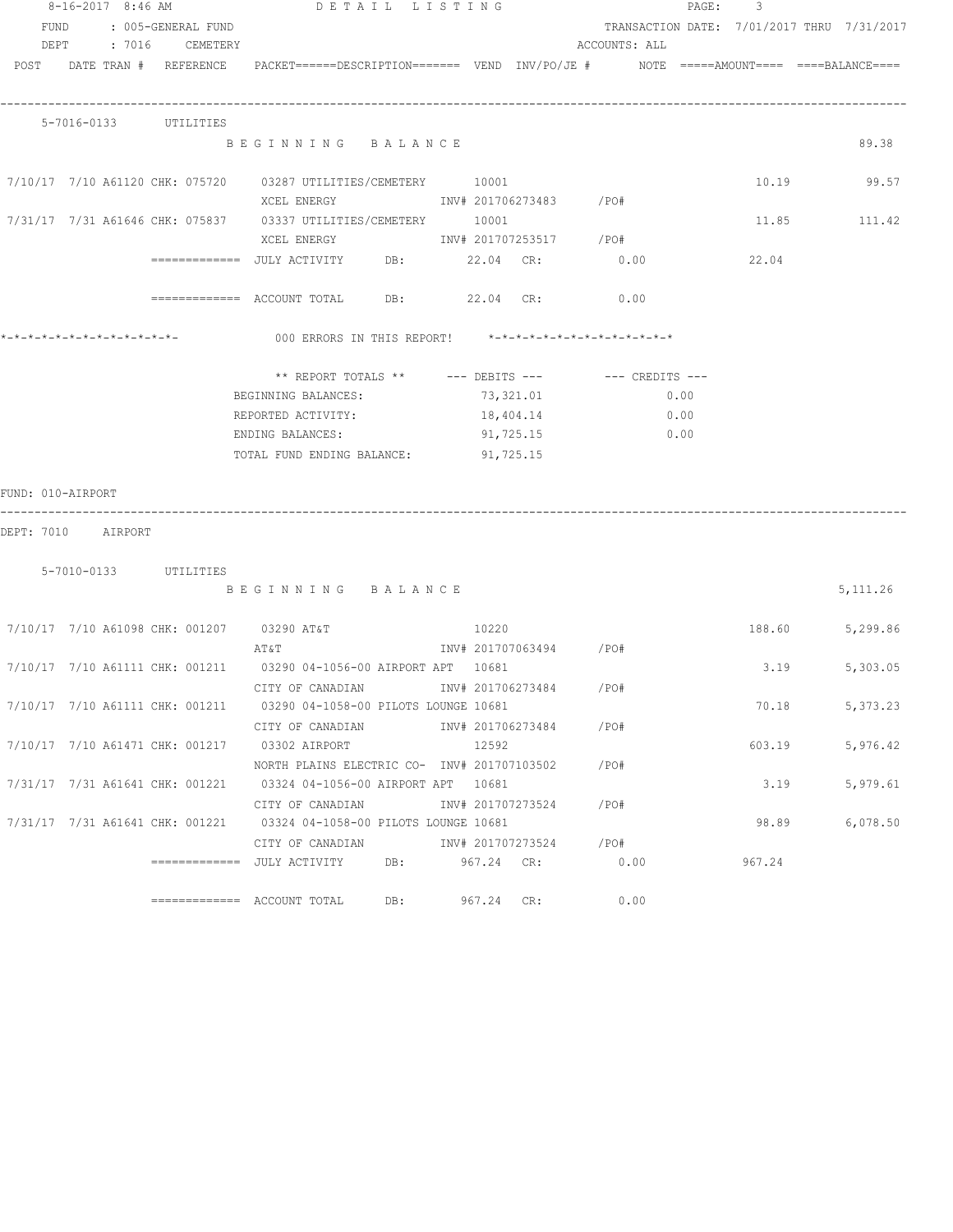| $8-16-2017$ 8:46 AM           |                     |  |                             | DETAIL LISTING                                                                                         |  |           | PAGE:<br>4          |      |        |                                            |  |
|-------------------------------|---------------------|--|-----------------------------|--------------------------------------------------------------------------------------------------------|--|-----------|---------------------|------|--------|--------------------------------------------|--|
| FUND                          |                     |  | : 010-AIRPORT               |                                                                                                        |  |           |                     |      |        | TRANSACTION DATE: 7/01/2017 THRU 7/31/2017 |  |
|                               | DEPT : 7010 AIRPORT |  |                             |                                                                                                        |  |           | ACCOUNTS: ALL       |      |        |                                            |  |
|                               |                     |  | POST DATE TRAN # REFERENCE  | PACKET======DESCRIPTION======= VEND INV/PO/JE #    NOTE =====AMOUNT==== ====BALANCE====                |  |           |                     |      |        |                                            |  |
|                               |                     |  |                             |                                                                                                        |  |           |                     |      |        |                                            |  |
|                               |                     |  |                             | 000 ERRORS IN THIS REPORT! *-*-*-*-*-*-*-*-*-*-*-*-*-*-                                                |  |           |                     |      |        |                                            |  |
|                               |                     |  |                             | ** REPORT TOTALS ** --- DEBITS --- -- CREDITS ---                                                      |  |           |                     |      |        |                                            |  |
|                               |                     |  |                             | BEGINNING BALANCES:                                                                                    |  | 5,111.26  |                     | 0.00 |        |                                            |  |
|                               |                     |  |                             | REPORTED ACTIVITY:                                                                                     |  | 967.24    |                     | 0.00 |        |                                            |  |
|                               |                     |  |                             | ENDING BALANCES:<br>TOTAL FUND ENDING BALANCE: 6,078.50                                                |  | 6,078.50  | 0.00                |      |        |                                            |  |
|                               |                     |  |                             |                                                                                                        |  |           |                     |      |        |                                            |  |
| FUND: 011-ROAD & BRIDGE PCT 1 |                     |  |                             |                                                                                                        |  |           |                     |      |        |                                            |  |
|                               |                     |  | DEPT: 4011 ROAD & BRIDGE 1  |                                                                                                        |  |           |                     |      |        |                                            |  |
|                               |                     |  | 5-4011-0133 UTILITIES/PCT 1 |                                                                                                        |  |           |                     |      |        |                                            |  |
|                               |                     |  |                             | BEGINNING BALANCE                                                                                      |  |           |                     |      |        | 2,166.89                                   |  |
|                               |                     |  |                             | 7/10/17 7/10 A61470 CHK: 075729 03302 PCT 1                                                            |  | 12592     |                     |      |        | 150.74 2,317.63                            |  |
|                               |                     |  |                             | NORTH PLAINS ELECTRIC CO- $\frac{1}{100}$ 1NV# 201707103501 /PO#                                       |  |           |                     |      |        |                                            |  |
|                               |                     |  |                             | 7/17/17 7/17 A61543 CHK: 075753 03323 040-001-3995-01-PCT 1 BA 13824                                   |  |           |                     |      |        | 32.34<br>2,349.97                          |  |
|                               |                     |  |                             | WEST TEXAS GAS, INC       INV# 201707173509     /PO#                                                   |  |           |                     |      |        |                                            |  |
|                               |                     |  |                             | 7/31/17  7/31  A61663  CHK:  075799   03337  PCT   1   UTILITY                                         |  | 10681     |                     |      | 3.19   | 2,353.16                                   |  |
|                               |                     |  |                             | CITY OF CANADIAN 1NV# 201707273522 / PO#                                                               |  |           |                     |      |        |                                            |  |
|                               |                     |  |                             | ============     JULY  ACTIVITY          DB:              186.27     CR:                     0.00      |  |           |                     |      | 186.27 |                                            |  |
|                               |                     |  |                             | $\overline{\phantom{z}}$ ============ ACCOUNT TOTAL DB: 186.27 CR:                                     |  |           | 0.00                |      |        |                                            |  |
|                               |                     |  |                             | 000 ERRORS IN THIS REPORT! *-*-*-*-*-*-*-*-*-*-*-*-*-*-                                                |  |           |                     |      |        |                                            |  |
|                               |                     |  |                             | ** REPORT TOTALS ** --- DEBITS ---                                                                     |  |           | $---$ CREDITS $---$ |      |        |                                            |  |
|                               |                     |  |                             | BEGINNING BALANCES:                                                                                    |  | 2,166.89  |                     | 0.00 |        |                                            |  |
|                               |                     |  |                             | REPORTED ACTIVITY:                                                                                     |  | 186.27    |                     | 0.00 |        |                                            |  |
|                               |                     |  |                             | ENDING BALANCES:                                                                                       |  | 2,353.16  |                     | 0.00 |        |                                            |  |
|                               |                     |  |                             | TOTAL FUND ENDING BALANCE:                                                                             |  | 2,353.16  |                     |      |        |                                            |  |
| FUND: 012-ROAD & BRIDGE PCT 2 |                     |  |                             |                                                                                                        |  |           |                     |      |        |                                            |  |
|                               |                     |  | DEPT: 4012 ROAD & BRIDGE 2  |                                                                                                        |  |           |                     |      |        |                                            |  |
|                               |                     |  |                             |                                                                                                        |  |           |                     |      |        |                                            |  |
|                               |                     |  | 5-4012-0133 UTILITIES/PCT 2 | BEGINNING BALANCE                                                                                      |  |           |                     |      |        | 1,511.01                                   |  |
|                               |                     |  |                             | 7/10/17 7/10 A61470 CHK: 075729 03302 PCT 2                                                            |  | 12592     |                     |      |        | 85.65 1,596.66                             |  |
|                               |                     |  |                             | NORTH PLAINS ELECTRIC CO- INV# 201707103501 / PO#                                                      |  |           |                     |      |        |                                            |  |
|                               |                     |  |                             | =============    JULY  ACTIVITY          DB:                   85.65     CR:                      0.00 |  |           |                     |      | 85.65  |                                            |  |
|                               |                     |  |                             |                                                                                                        |  | 85.65 CR: | 0.00                |      |        |                                            |  |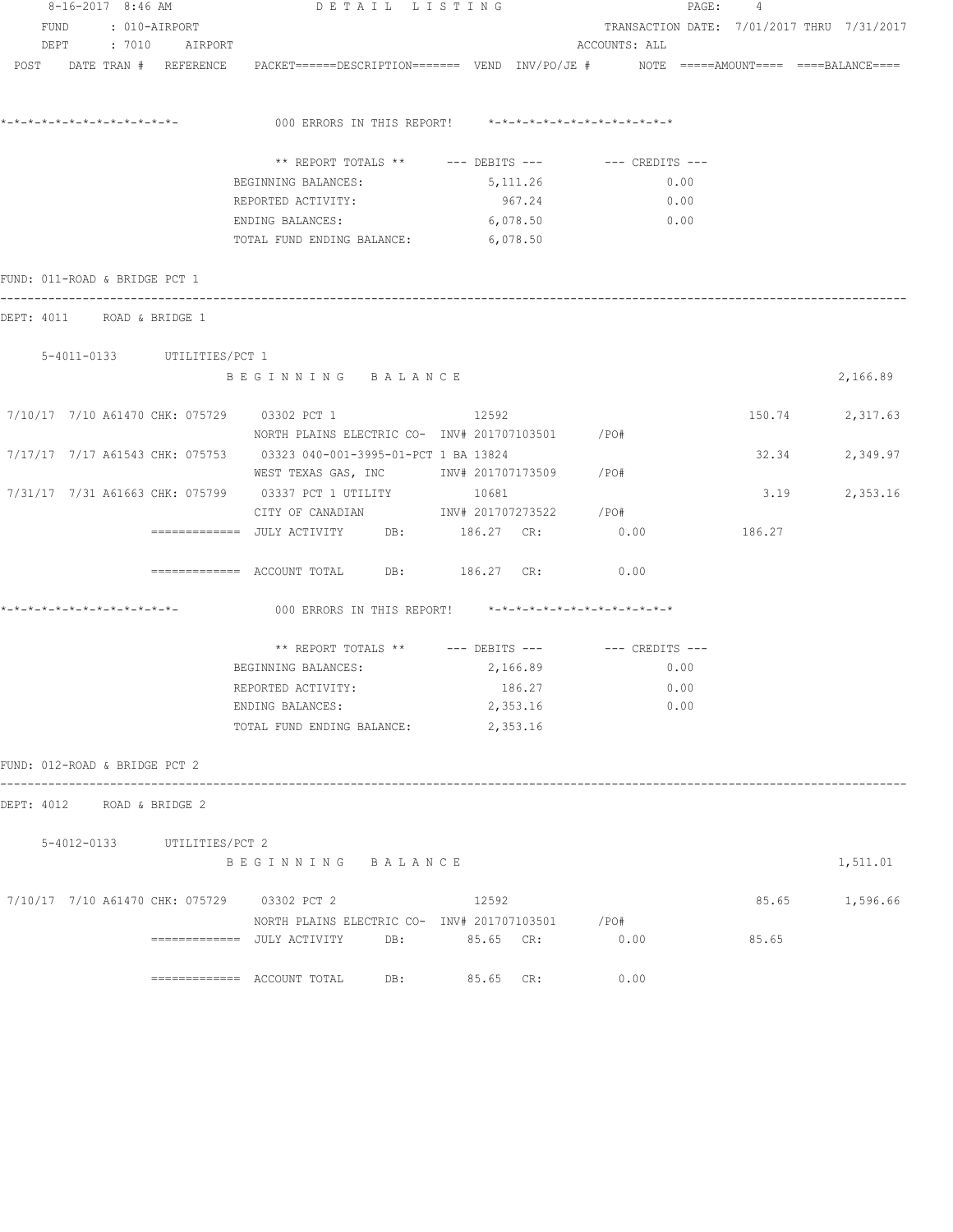| 8-16-2017 8:46 AM                           | DETAIL LISTING                                                                                                  |          |                                            | PAGE: 5 |                 |
|---------------------------------------------|-----------------------------------------------------------------------------------------------------------------|----------|--------------------------------------------|---------|-----------------|
| FUND : 012-ROAD & BRIDGE PCT 2              |                                                                                                                 |          | TRANSACTION DATE: 7/01/2017 THRU 7/31/2017 |         |                 |
| DEPT : 4012 ROAD & BRIDGE 2                 |                                                                                                                 |          | ACCOUNTS: ALL                              |         |                 |
|                                             | POST DATE TRAN # REFERENCE PACKET======DESCRIPTION======= VEND INV/PO/JE # NOTE =====AMOUNT==== ====BALANCE==== |          |                                            |         |                 |
|                                             | 000 ERRORS IN THIS REPORT! *-*-*-*-*-*-*-*-*-*-*-*-*-*-                                                         |          |                                            |         |                 |
|                                             | ** REPORT TOTALS ** --- DEBITS --- -- CREDITS ---                                                               |          |                                            |         |                 |
|                                             | BEGINNING BALANCES:                                                                                             | 1,511.01 | 0.00                                       |         |                 |
|                                             | REPORTED ACTIVITY:                                                                                              | 85.65    | 0.00                                       |         |                 |
|                                             | ENDING BALANCES:                                                                                                | 1,596.66 | 0.00                                       |         |                 |
|                                             | TOTAL FUND ENDING BALANCE:                                                                                      | 1,596.66 |                                            |         |                 |
| FUND: 013-ROAD & BRIDGE PCT 3               |                                                                                                                 |          |                                            |         |                 |
| DEPT: 4013 ROAD & BRIDGE 3                  |                                                                                                                 |          |                                            |         |                 |
| 5-4013-0133 UTILITIES/PCT 3                 |                                                                                                                 |          |                                            |         |                 |
|                                             | BEGINNING BALANCE                                                                                               |          |                                            |         | 1,786.06        |
| 7/10/17 7/10 A61470 CHK: 075729 03302 PCT 3 | NORTH PLAINS ELECTRIC CO- INV# 201707103501 / PO#                                                               | 12592    |                                            |         | 136.27 1,922.33 |
|                                             |                                                                                                                 |          | 0.00                                       | 136.27  |                 |
|                                             | ============ ACCOUNT TOTAL DB: 136.27 CR: 0.00                                                                  |          |                                            |         |                 |
|                                             | 000 ERRORS IN THIS REPORT! *-*-*-*-*-*-*-*-*-*-*-*-*-*-                                                         |          |                                            |         |                 |
|                                             | ** REPORT TOTALS ** --- DEBITS --- -- -- CREDITS ---                                                            |          |                                            |         |                 |
|                                             | BEGINNING BALANCES:                                                                                             | 1,786.06 | 0.00                                       |         |                 |
|                                             | REPORTED ACTIVITY:                                                                                              | 136.27   | 0.00                                       |         |                 |
|                                             | ENDING BALANCES:                                                                                                | 1,922.33 | 0.00                                       |         |                 |
|                                             | TOTAL FUND ENDING BALANCE:                                                                                      | 1,922.33 |                                            |         |                 |
| FUND: 014-ROAD & BRIDGE PCT 4               |                                                                                                                 |          |                                            |         |                 |
| DEPT: 4014 ROAD & BRIDGE 4                  |                                                                                                                 |          |                                            |         |                 |
| 5-4014-0133 UTILITIES/PCT 4                 |                                                                                                                 |          |                                            |         |                 |
|                                             | BEGINNING BALANCE                                                                                               |          |                                            |         | 2,345.37        |
| 7/10/17 7/10 A61470 CHK: 075729 03302 PCT 4 |                                                                                                                 | 12592    |                                            | 256.99  | 2,602.36        |
|                                             | NORTH PLAINS ELECTRIC CO- INV# 201707103501 / PO#                                                               |          |                                            |         |                 |
|                                             | 7/11/17  7/11  A61524  CHK:  075738  03315  PCT  4  INTERNET                                                    | 14505    |                                            | 47.90   | 2,650.26        |
|                                             | TRANSWORLD NETWORK, CORP INV# 14099955-0355 /PO#                                                                |          |                                            |         |                 |
|                                             |                                                                                                                 |          | 0.00                                       | 304.89  |                 |
|                                             | ============= ACCOUNT TOTAL DB: 304.89 CR:                                                                      |          | 0.00                                       |         |                 |